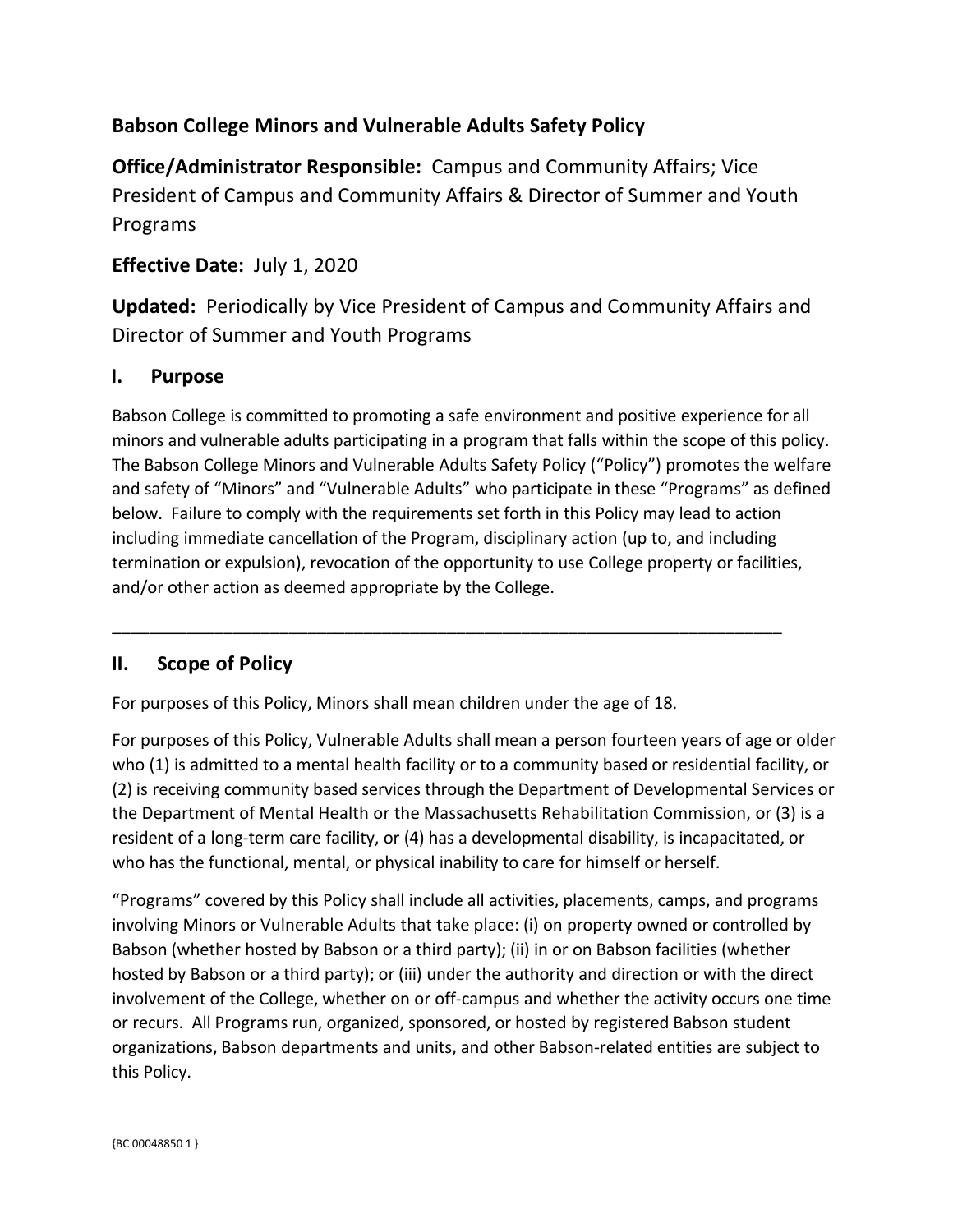Examples of Programs covered by this Policy include but are not limited to: athletic programs (including skating center activities); academic programs and activities; tutoring by student organizations; College sponsored campus visits (other than Admissions programs for admitted or prospective students); and programs involving overnight housing.

EXCEPTIONS: This Policy does not apply to Babson College matriculated students who may be under the age of 18. Admitted or prospective students who are participating in Babson College Admissions activities are not included in this Policy. Students who are "dually enrolled" in Babson College credit-granting courses while also enrolled in elementary, middle and/or high school are not included in this Policy unless such enrollment includes overnight housing in College facilities or College provided facilities. This Policy does not apply to minors who are employed by the College.

## **III. Abuse or Neglect**

Babson College strictly prohibits and will not tolerate any abuse or neglect of Minors or Vulnerable Adults in any form (physical, sexual, or emotional) in any Program, and will take active steps to prevent any such abuse or neglect from occurring. In addition to the other terms of this Policy, every Program that involves Minors or Vulnerable Adults shall follow College Procedures for such programs and comply with applicable law.

## **IV. Program Registration Required**

All Programs involving Minors or Vulnerable Adults must be registered through the Babson College Youth and Vulnerable Adults Safety Registration site.

## **V. Youth Safety Authorization and Background Screenings Required**

All faculty, staff, students, volunteers, and other members of the Babson community who may have direct contact with Minors in the course of their employment or service activity must successfully complete the Babson College Youth and Vulnerable Safety Authorization Process and comply with all applicable background screening requirements prior to commencing their employment or service activity.

## **VI. Emergency Response Planning Required**

Every Program that involves Minors or Vulnerable Adults shall establish an appropriate Emergency/Crisis Response Plan and submit to the Office of Summer and Youth Programs for review and approval in advance of the Program.

## **VII. Reporting Requirements**

[Massachusetts law](https://www.mass.gov/how-to/report-child-abuse-or-neglect) requires [Mandated Reporters](https://www.mass.gov/how-to/report-child-abuse-or-neglect-as-a-mandated-reporter) to make an immediate, oral report to the Department of Children and Families (DCF), law enforcement or any equivalent agency, when,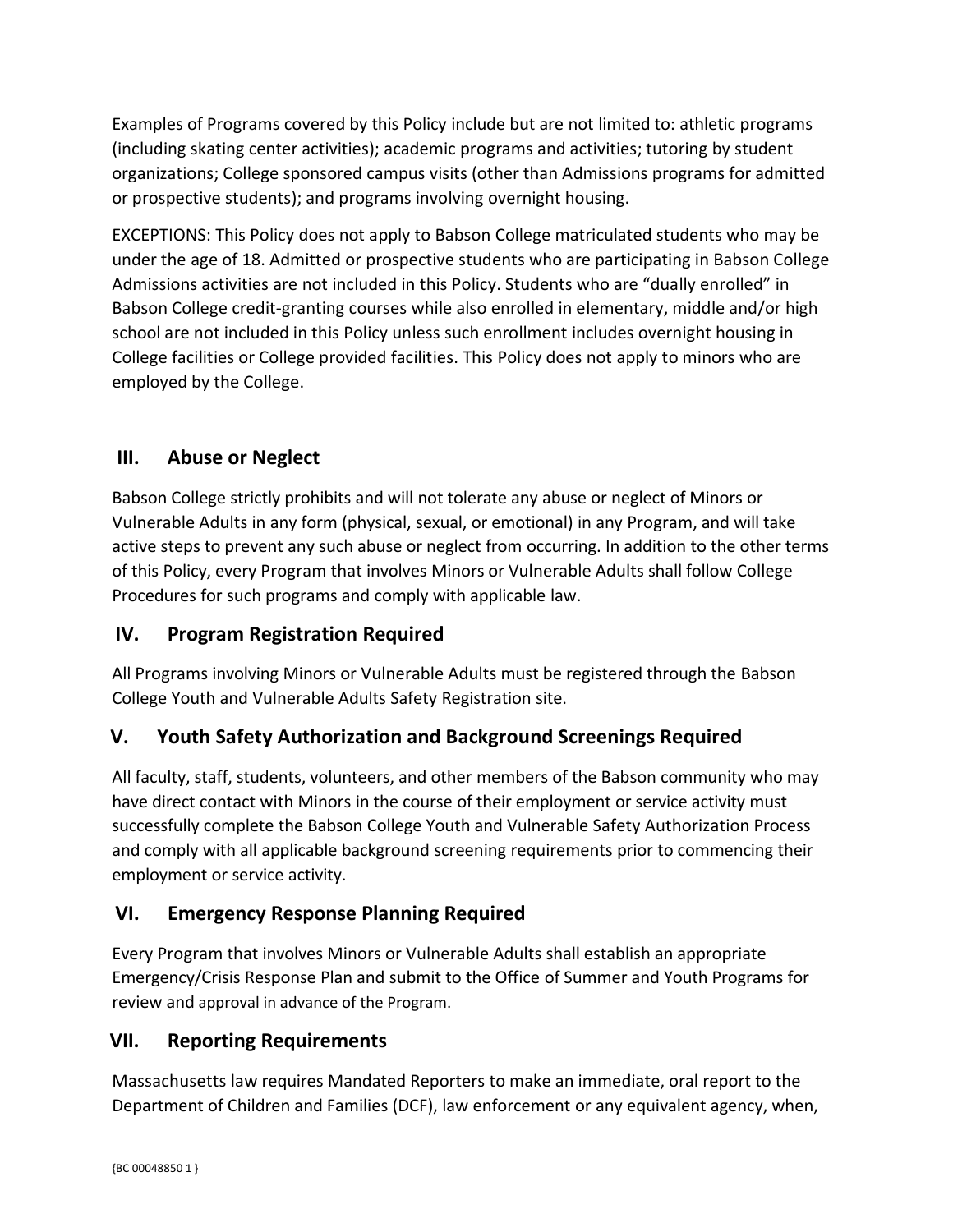in their professional capacity, they have reasonable cause to believe that a child under the age of 18 is suffering from abuse and/or neglect including, but not limited to sexual misconduct or bullying. Click here for additional reporting information. This Policy requires all Babson College faculty, staff, students, volunteers, and other members of the Babson community to comply with applicable reporting requirements.

## **VIII. Investigation**

Babson College Police Department and/or an authorized College official will conduct a prompt internal investigation upon receipt of a report of an issue or concern relating to Minors or Vulnerable Adults in any Program as set forth in the Procedures.

## **IX. Limitations on Gifts and Interactions**

Babson faculty, staff, students and volunteers are prohibited from giving gifts to Minor or Vulnerable Adult participants in any Program and from in-person or virtual interactions with any Minor or Vulnerable Adult participant in any Program without at least one other adult, parent or legal guardian being present as set forth in the Procedures.

## **X. Ad-hoc Day Care**

No Program or College department or unit may establish an ad-hoc day care program (e.g., for an adult conference or meeting) without first obtaining written approval from the Vice President of Campus and Community Affairs or their designee.

# **XI. Programs Involving Minors Operated by External Parties on Property Owned or controlled by Babson College Property**

Programs involving Minors or Vulnerable Adults operated by any external party on property owned or controlled by Babson College, or in or on Babson facilities must comply with this Policy. In order to facilitate compliance, all agreements for the use of College facilities by external parties for Programs involving Minors or Vulnerable Adults should incorporate this Policy by reference. A link to this Policy and its related Procedures should be included in all relevant facilities licensing agreements.

## **XII. Policy Violations**

Any person found to have violated this Policy will be subject to disciplinary action, up to and including termination of employment, expulsion, or removal from enrollment and/or services. Any person found to have violated this Policy may also be banned from all Babson property and barred from participating in any Babson program, activity or event. To the extent applicable, contracts or business relationships may also be cancelled. Violations may also lead to civil or criminal liability, and referrals will be made to law enforcement as appropriate.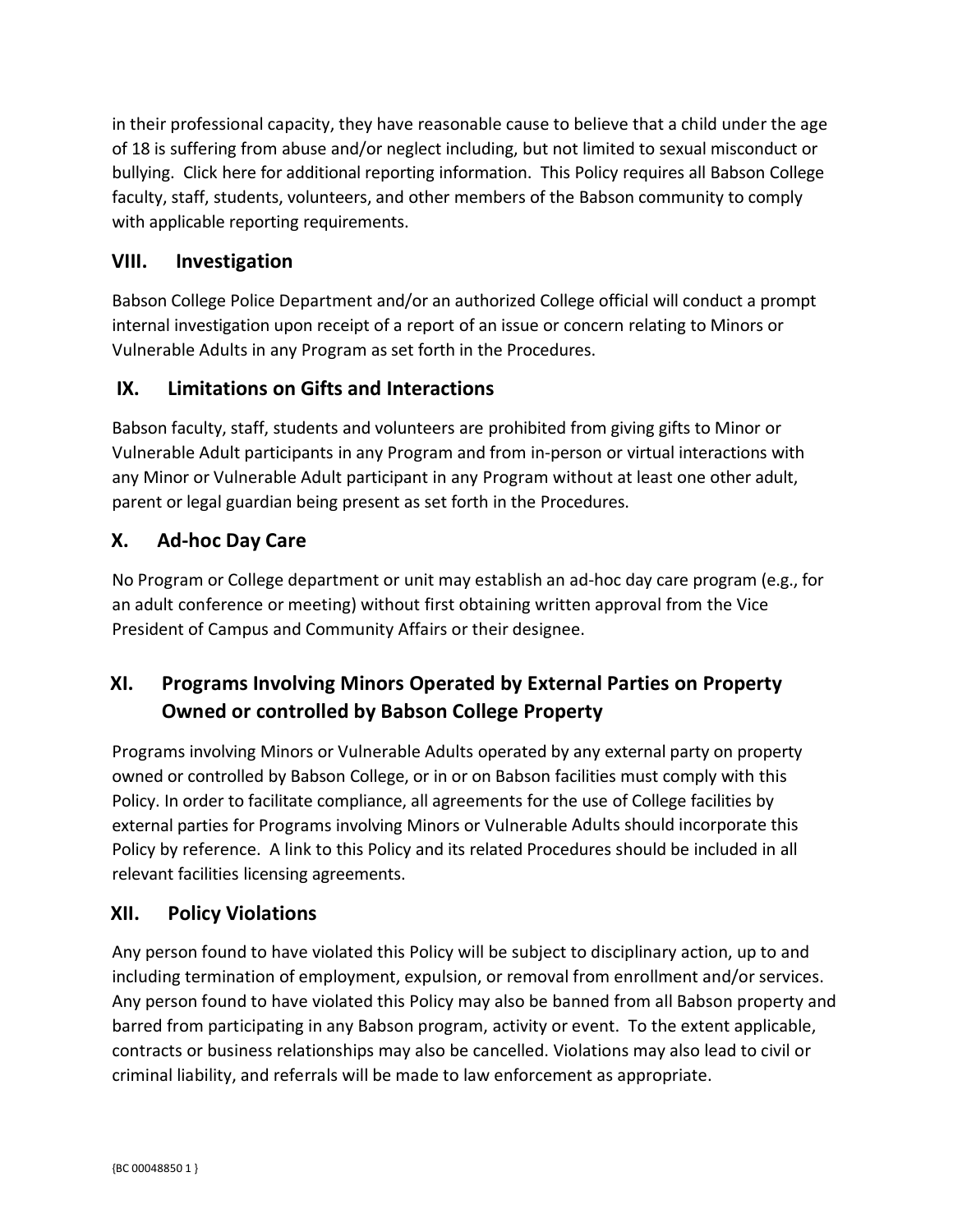#### **XIII. Periodic Internal Audit**

To ensure ongoing compliance, including compliance with applicable federal and state laws, this policy will be reviewed periodically and updated as appropriate. A periodic internal audit will also be conducted to ensure that all Babson personnel responsible for the processes described above are applying these policies in a consistent and standard manner as intended.

\_\_\_\_\_\_\_\_\_\_\_\_\_\_\_\_\_\_\_\_\_\_\_\_\_\_\_\_\_\_\_\_\_\_\_\_\_\_\_\_\_\_\_\_\_\_\_\_\_\_\_\_\_\_\_\_\_\_\_\_\_\_\_\_\_\_\_\_\_\_\_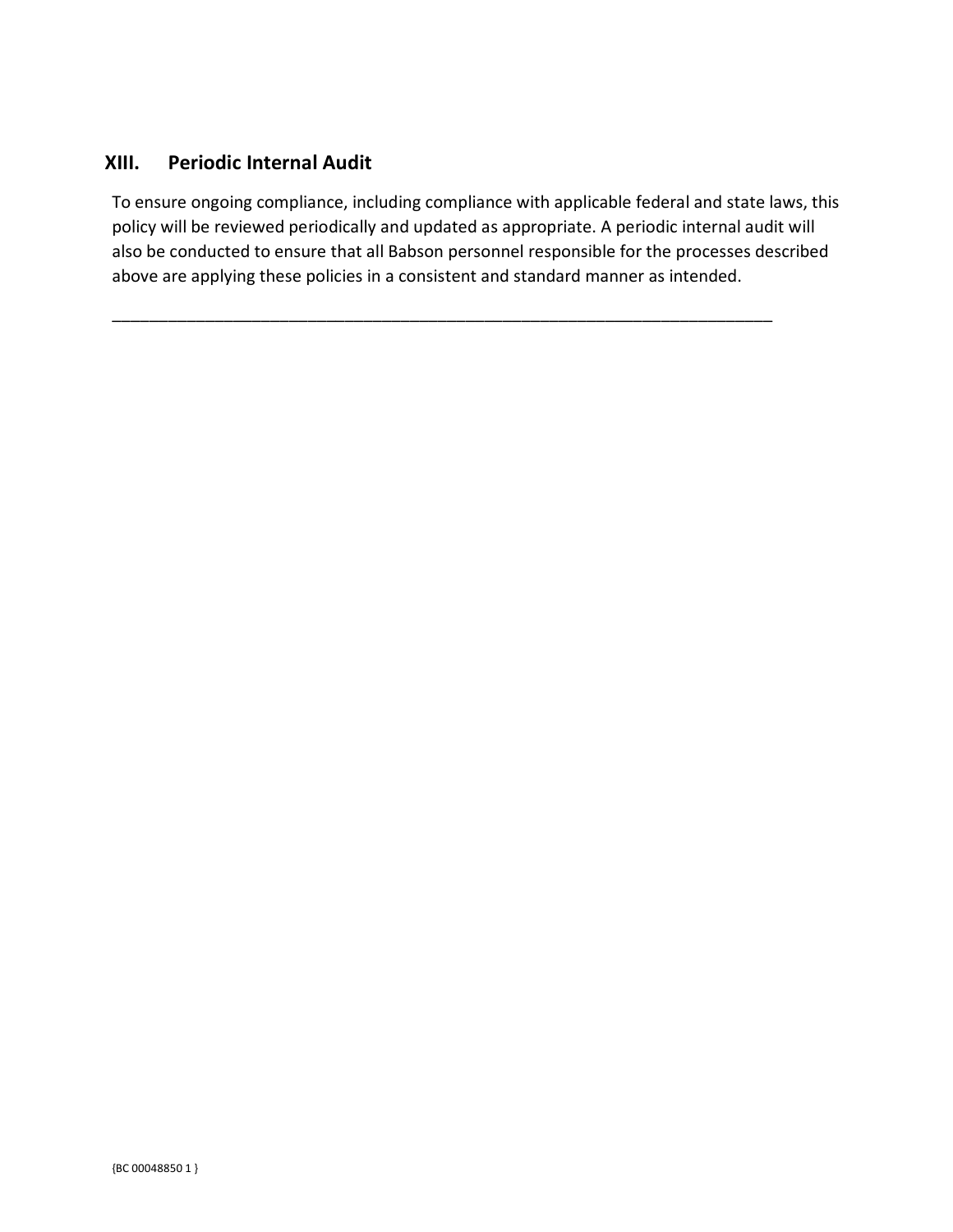# **COLLEGE PROCEDURES RELATING TO PROGRAMS INVOLVING MINORS AND VULNERABLE ADULTS**

#### **Minor Safety Authorization Process**

There are two parts to the Minor Safety Authorization process: Satisfactory background (CORI/SORI) review and Minor Safety Training.

#### **1) Reference and Background Screenings Required**

One important means of preventing child abuse is screening out potential abusers before they come to campus or participate in programs involving minors.

- a. All persons who may have direct contact with minors in the course of their employment or service activity will be subject to reference and background screenings, including review of criminal and sexual offender records (CORI/SORI checks). The list of employee positions that require background screenings is managed by the Office of Human Resources. Other persons may include:
	- $\circ$  students, volunteers, and other members of the Babson community involved in any Program, whether on or off campus, including athletic programs, tutoring and mentoring programs, community service projects, research, overnight programs, etc.
	- $\circ$  contractors (e.g., photographers, van drivers, caterers) who provide services to Babson functions or activities where the contractor may have direct access to Minors or Vulnerable Adults.
- b. Because there is no federal database for this information, background screenings will include a multi-state search, especially of those states where the applicant previously resided and worked. The Office of Summer and Youth Programs will process and manage all CORI/SORI screening for Babson employees, Babson students, non-Babson-affiliated volunteers and contractors relating to participation in any Program.
- c. Babson reserves the right to conduct additional background screening any time after employment or volunteer service has begun. All individuals subject to the requirements of this Policy, and who enter into employment or volunteer service with the College, will undergo periodic background reviews. Any misrepresentations, falsifications, or material omissions in the information provided by the applicant, whenever discovered, may result in disqualification from, or termination of employment or volunteer service with or expulsion from the College.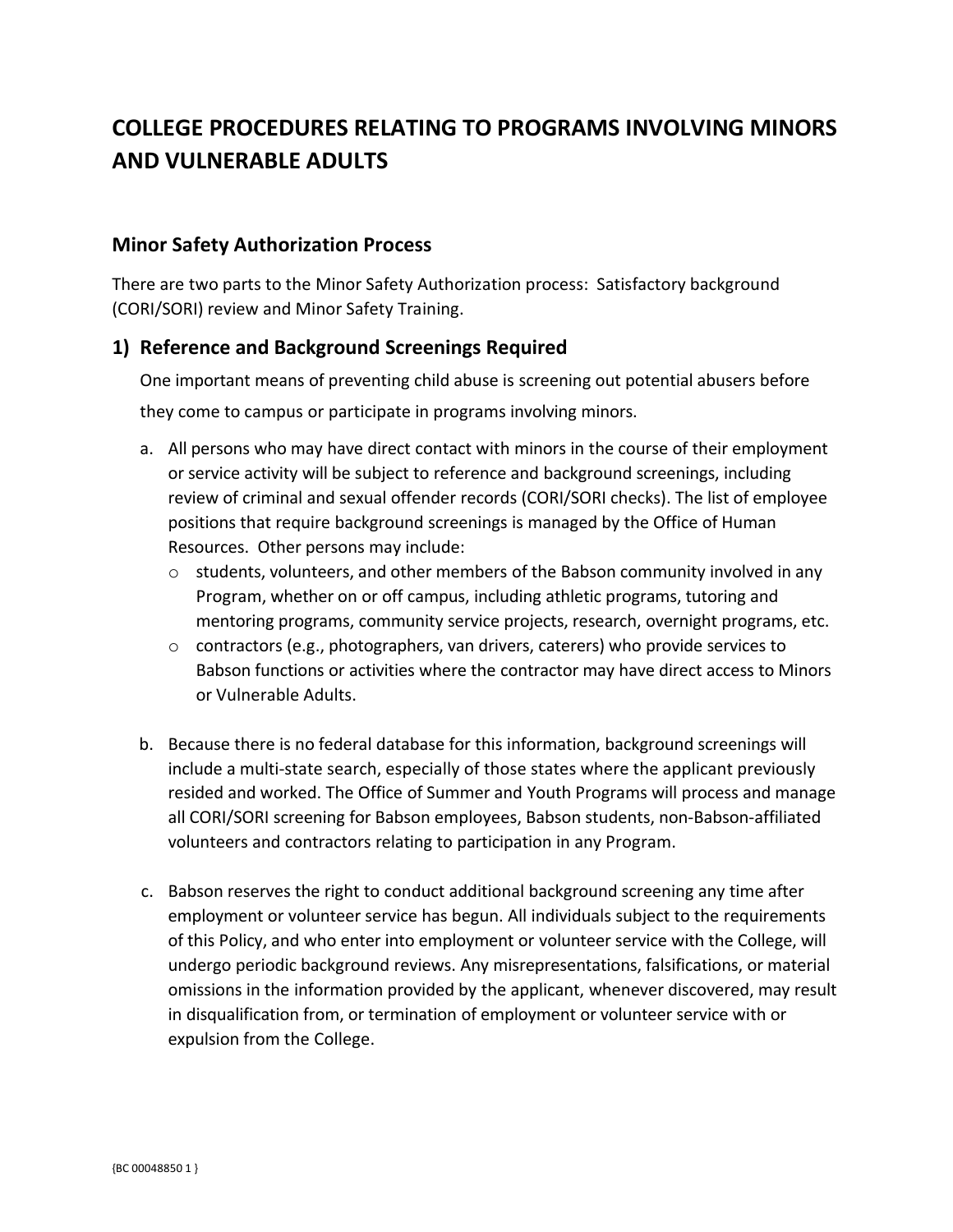- d. All background screening accomplished by or on behalf of Babson will comply with the Fair Credit Reporting Act and other applicable law.
- e. For more information, see Background Screenings and Child Safety Authorization.
- f. As required by law, a new background and reference review is required after each break in employment.

## **2) Safety and Molestation Prevention Training Required**

For any policy to be effective, the people implementing the policy and providing services must have adequate education and training.

- a. All faculty, staff, students, volunteers, and other members of the Babson community who work or volunteer in a Program involving Minors or Vulnerable Adults are required to complete the education and training course(s) determined appropriate by Babson at least once every three years and prior to commencing their employment or service activity. A break in College employment will require re-training.
- b. The training will raise awareness of the nature of child abuse and its prevalence in all segments of society, and will include training in abuse prevention strategies; how to identify situations of abuse, neglect or similar endangerment; how to respond to a disclosure of abuse by a minor; how to report those situations to civil and school authorities; and what actions to take to prevent abuse of children (or minimize further harm) on Babson property and at Babson-sponsored events and activities. No person required to take the training will be allowed access to any Program involving Minors or Vulnerable Adults until the training is completed.
- c. Students who are participating in community service activities through an independent host entity (e.g., Big Brothers/Big Sisters) and who are CORI/SORI screened by their host are required to take the Child Safety Training but are not required to be CORI/SORI screened by the College.

**\_\_\_\_\_\_\_\_\_\_\_\_\_\_\_\_\_\_\_\_\_\_\_\_\_\_\_\_\_\_\_\_\_\_\_\_\_\_\_\_\_\_\_\_\_\_\_\_\_\_\_\_\_\_\_\_\_\_\_\_\_\_\_\_\_\_**

## **Definitions of Terms**

#### **1) Authorized Adult**

A person 18 or older who has completed the Babson College Minor and Vulnerable Adult Safety Authorization Process or a similar process required by an External Party that is approved by Babson.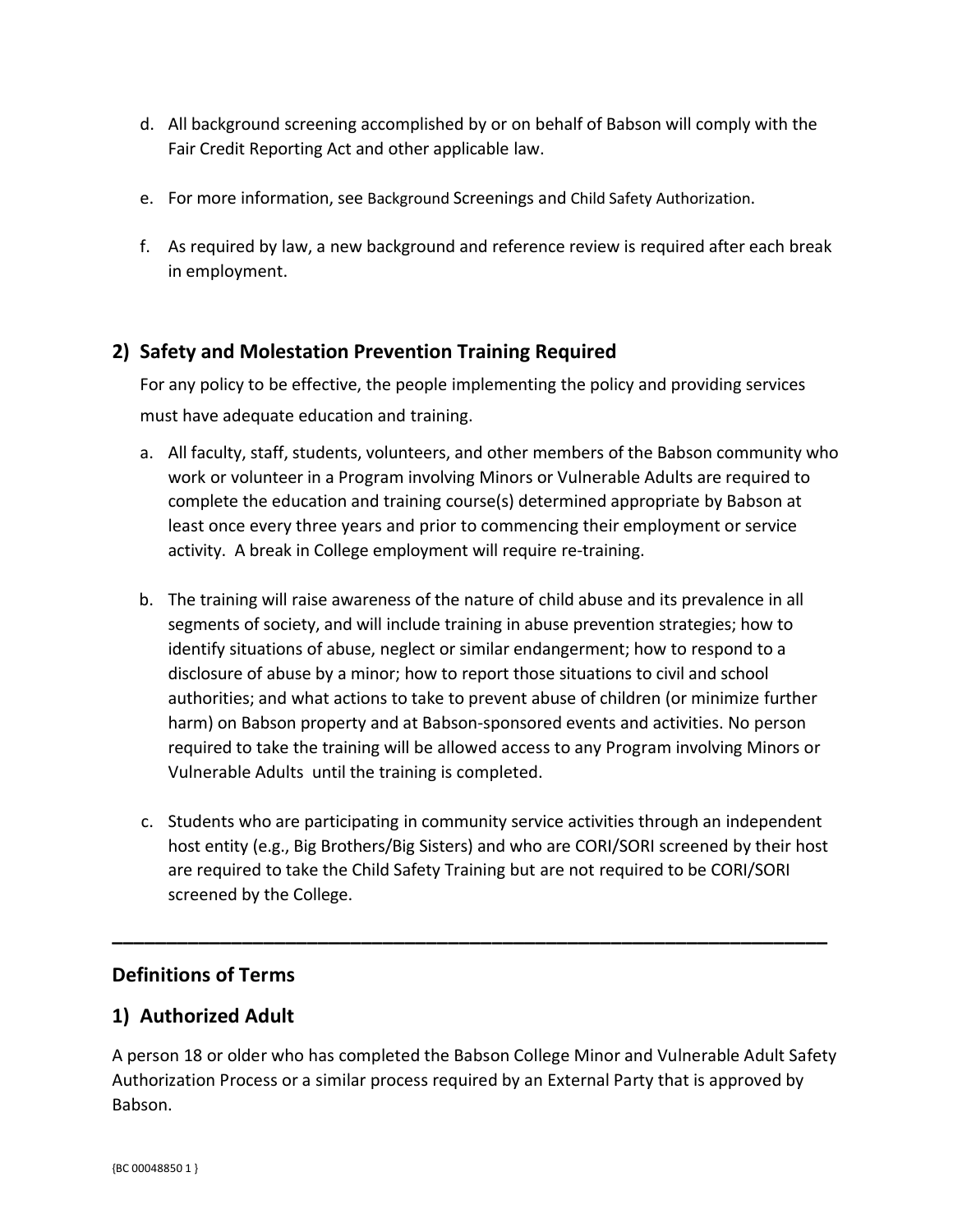## **2) Bullying**

For purposes of this Policy, Bullying shall mean: the repeated use by one or more persons of written, verbal or electronic expression, or a physical act or gesture, or any combination thereof, directed at a target that:

- a. Causes physical or emotional harm
- b. Places the target in reasonable fear or harm to himself/herself
- c. Creates a hostile environment for the target
- d. Infringes on the rights of the target while participating; OR
- e. Materially and substantially disrupts the process or orderly operation of the program.

## **3) Direct Contact**

Contact with Minor or Vulnerable Adult participants, whether intentional or unintentional, as part of one's role in a Program.

#### **4) External Party**

A party, other than a College entity. Examples include, but are not limited to Big Brothers and Sisters, Special Olympics of Massachusetts, North Hill Retirement Community, and Charles River Center. External Parties will license the use of campus facilities through one of the College's standard facilities licensing agreements.

**5) Incident Reporting Requirements-** If an incident requires medical attention by medical personnel such as a first responder or certified health care individual. The incident must be documented and reported to the Director of Youth Protection within 12 hours of the incident.

Examples of a non-reportable incidents are defined as: A wound or other specific damage to the body such as, but not limited to, abrasions, splinters, bites **that do not break the skin**, minor discoloration of the skin and bruises. The injury may require first aid treatment but does not require medical attention by medical personnel.

## **6) Mandated Reporters (College)**

All Babson community members, including but not limited to:

- a. The College President
- b. Vice President, Academic Affairs & Dean of the College
- c. Chief Financial Officer
- d. General Counsel
- e. Vice President, Learner Success & Dean of Campus Life
- f. Title IX Coordinator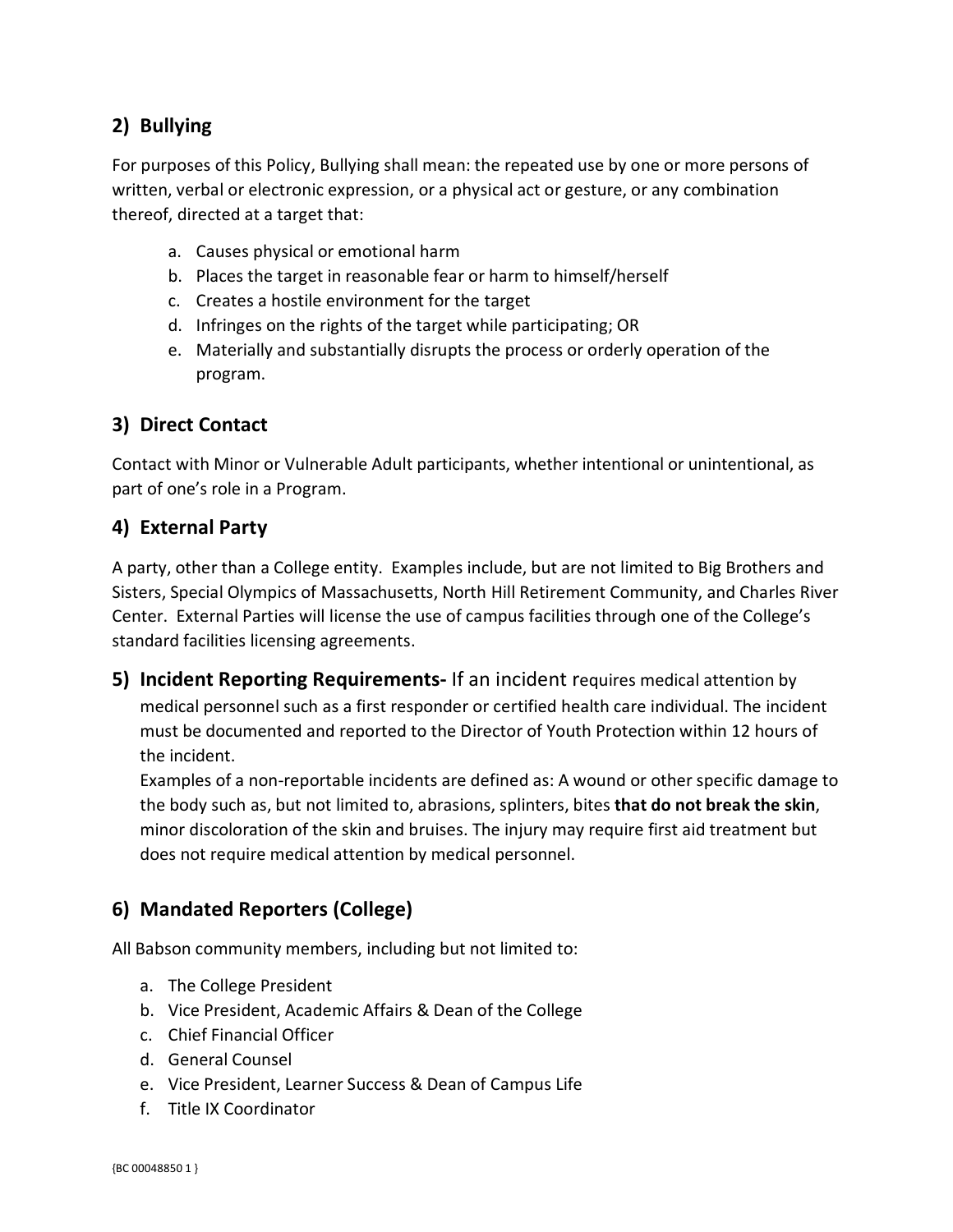- g. Risk Manager
- h. Athletic Director
- i. Any director of a clinic, student health center, athletic facility or similar facility maintained by Babson College to provide medical, athletic training, psychological or mental health counseling services principally for use by Babson College employees or students
- j. Contractors and/or consultants who, while representing or serving Babson or otherwise participating in a Program.

## 7) **Mandated Reporters (Commonwealth)**

All members of the Babson College community and contractors/consultants who, while representing or serving Babson College or otherwise participating in a Program, and are interacting directly with Minors or Vulnerable Adults.

#### **8) One-On-One Contact**

A type of Direct Contact involving interaction, virtual or face-to-face, between an adult and a Minor or Vulnerable Adult without at least one other adult, parent or legal guardian being present.

#### **9) Program Director**

The person overseeing the operation of a Program. This person will have direct connection with the Office of Summer and Youth Programs.

#### **10) Required Training**

Each person seeking to serve as an Authorized Adult shall complete a training program on the protection of children from abuse, which program shall be approved by the Risk Manager and Director of Youth Programs in consultation of others as appropriate.

#### **11) Sponsor**

The Babson College department or community member requesting use of College facilities for an External Party.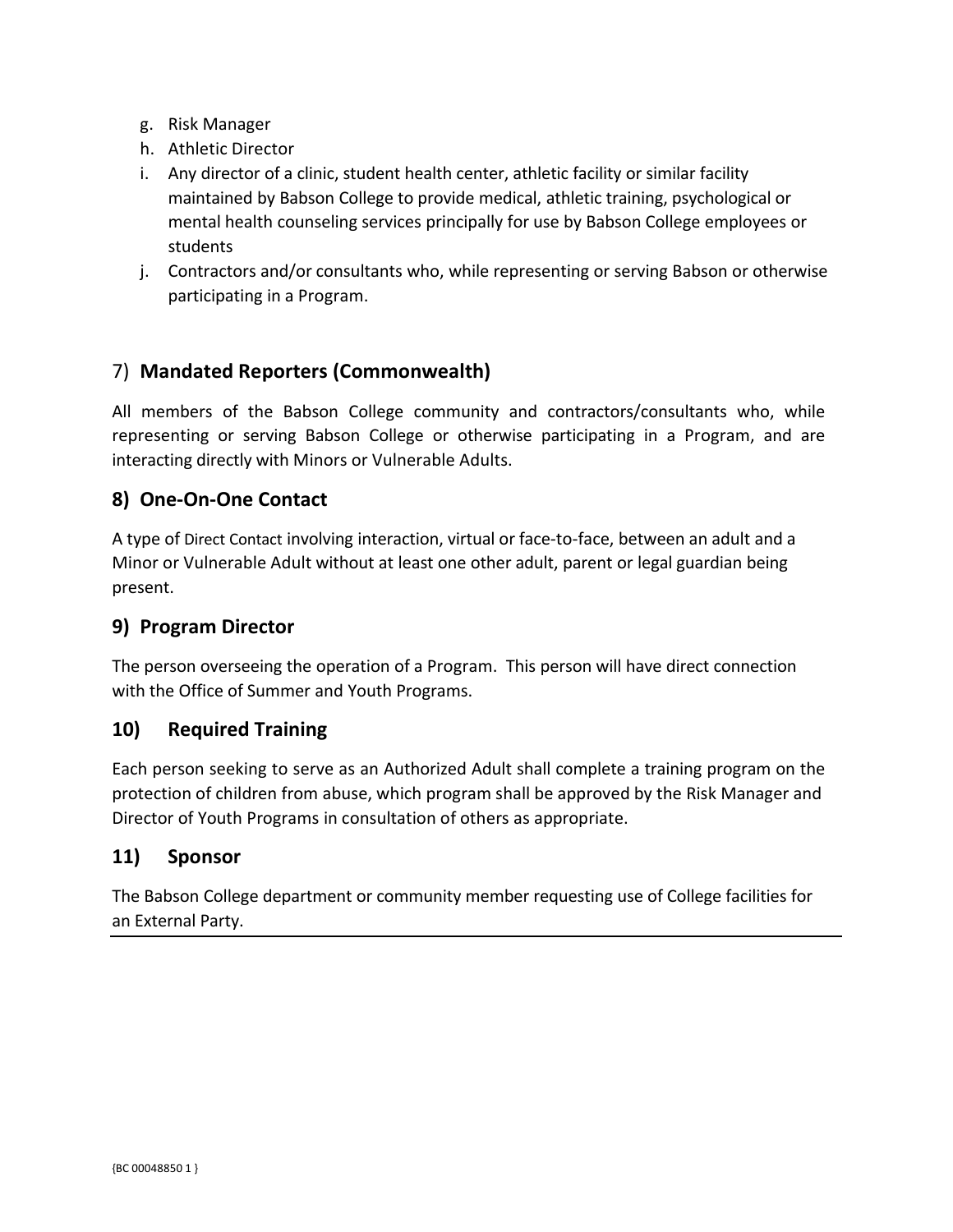## **Emergency Response Planning**

#### **Investigation**

Under the following circumstances, the Babson College Police Department will conduct a prompt and thorough internal investigation in accordance with its procedures:

#### **1) Alleged Abuse at Babson Location**

If the alleged abuse of a child has taken place on property owned or controlled by Babson College, in or on a College facility, at a Babson-sponsored event, or if the alleged perpetrator is employed by or associated with Babson College.

#### **2) Alleged Abuse by Former Babson Employee**

If the allegations are against a person who is no longer employed by or associated with Babson College, but occurred while the accused was employed by or affiliated with Babson College.

#### **3) Cooperation**

All members of the Babson community are required to cooperate fully and truthfully with the investigation. In the interests of safety for all involved, Babson may take appropriate interim action regarding an accused faculty member, staff, other employee, student, volunteer, or External Party until the investigation is completed.

#### **4) Other Incidents**

Other incidents involving accident or injury may be investigated by the Babson College Police Department, the Title IX Coordinator or other College personnel, as may be necessary or appropriate.

**\_\_\_\_\_\_\_\_\_\_\_\_\_\_\_\_\_\_\_\_\_\_\_\_\_\_\_\_\_\_\_\_\_\_\_\_\_\_\_\_\_\_\_\_\_\_\_\_\_\_\_\_\_\_\_\_\_\_\_\_\_\_\_\_**

#### **Limitations on Interactions**

Faculty, staff, students and volunteers are strictly prohibited from:

#### **1) Gifts**

Babson faculty, staff, students and volunteers are prohibited from giving gifts as individuals to Minors, Vulnerable Adults, or their families outside of the specific requirements of the Program or the specific requirements of their job or volunteer duties on behalf of the College.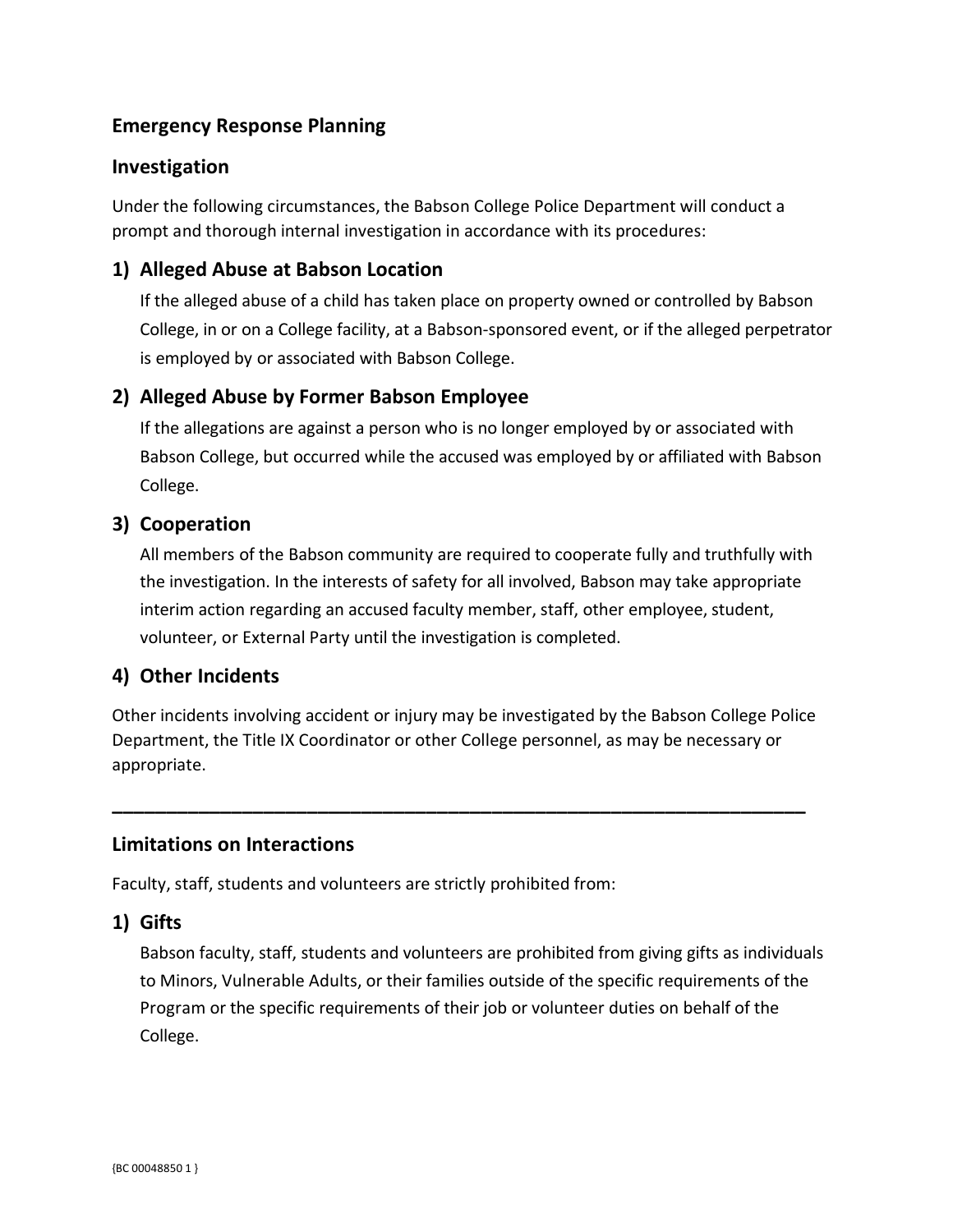## **2) In-Person Interactions**

Babson faculty, staff, students and volunteers are prohibited from meeting with Minors or Vulnerable Adults outside of the specific requirements of the Program or the specific requirements of their job or volunteer duties on behalf of the College without at least one other adult, parent or legal guardian being present.

## **3) Virtual Interactions**

Faculty, staff, students and volunteers are not to interact with Minors or Vulnerable Adults through electronic communications such as email, video conferencing, or on social media sites such as Facebook, Twitter, Instagram, Snap Chat or other similar sites outside of the specific requirements of the Program or the specific requirements of their job or volunteer duties on behalf of the College without at least one other adult, parent or legal guardian being present or, in the case of social media, without the prior permission of the Minor or Vulnerable Adult's parent or legal guardian.

## **Reporting Requirements**

"If you see something, say something." Every member of the College community has an obligation to report immediately instances or suspected instances of the abuse or inappropriate interactions with Minors or Vulnerable Adults. This includes information about suspected abuse, neglect, or inadequate care provided. Mandated Reporters must first notify (orally and directly) the Department of Children and Families (DCF) and the Babson College Police Department.

**\_\_\_\_\_\_\_\_\_\_\_\_\_\_\_\_\_\_\_\_\_\_\_\_\_\_\_\_\_\_\_\_\_\_\_\_\_\_\_\_\_\_\_\_\_\_\_\_\_\_\_\_\_\_\_\_\_\_\_\_\_\_\_\_\_**

## **1) Report to Department of Children and Families (DCF)**

DCF is to be contacted immediately in situations where a Minor or Vulnerable Adult is at immediate risk of harm or the victim of a criminal act.

## **2) Report to the College**

- a. Reports are to be made promptly to the Babson College Police Department after reporting to DCF.
- b. Following reports to DCF and the Babson College Police Department (when appropriate) all "Incidents", major and minor, involving Program participants or staff members are to be reported to the Office of Summer and Youth Programs. The "Program Director" or their designee shall submit the report via the College's Incident Report Form within 12 hours following the "Incident".